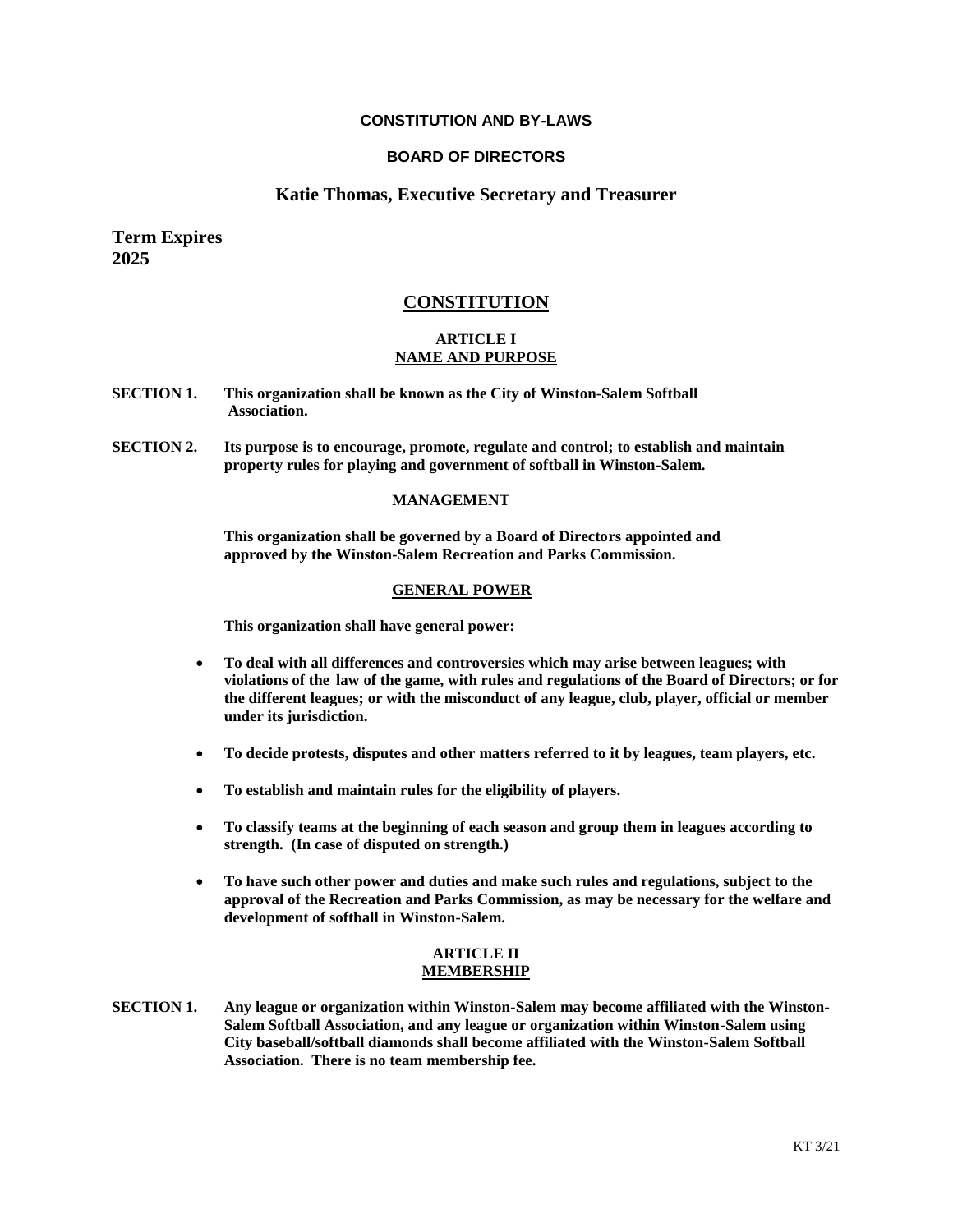- **SECTION 2. All leagues affiliated must submit full and complete details relative to the promoters in the leagues and such other information as may be desired by the Board of Directors.**
- **SECTION 3. Each league shall for itself and every member of the league agree to accept and abide by the rules and regulations of the Board of Directors and to govern said league accordingly.**

# **ARTICLE III MEETING**

- **SECTION 1. The meetings of the Softball Association shall be held at the call of the Chairman or Executive Secretary.**
- **SECTION 2. The appointment of members to the board of Directors by the Recreation and Parks Commission shall be made yearly prior to March 15.**
- **SECTION 3. The annual meeting of the board of Directors and the election of a chairman shall be held yearly before April.**
- **SECTION 4. A majority of the members present at any meeting of the board of Directors shall constitute a quorum.**

# **ARTICLE IV LOCAL GOVERNMENT**

**SECTION 1. Each league affiliated with the Winston-Salem Softball Association shall administer it own affairs except wherein they violate the provision of the Constitution and By-Laws.**

### **ARTICLE V AMENDMENTS**

**SECTION 1. The Constitution of this Association may be amended, altered or repealed at a regular meeting by a two-thirds vote of the total members of the Board of Directors.**

# **BY-LAWS**

### **ARTICLE I MEETING OF CLUB MANAGERS**

- **SECTION 1. Each club shall be entitled to two representatives (their manager and captain) at the league or organizational meeting, but they shall only be allowed one vote on any question.**
- **SECTION 2. Any club which fails to have a representative at the organizational meeting shall be held responsible for securing details of all business transacted.**

# **ARTICLE II GOVERNMENT RULES CHANGES**

- **SECTION 1. Games shall be governed by the official USA Softball Association rules of softball with changes as/are necessary due to local conditions.** 
	- **The managers and umpires shall agree on ground rules. In case the two managers can't agree, the umpires shall make the ground rules.**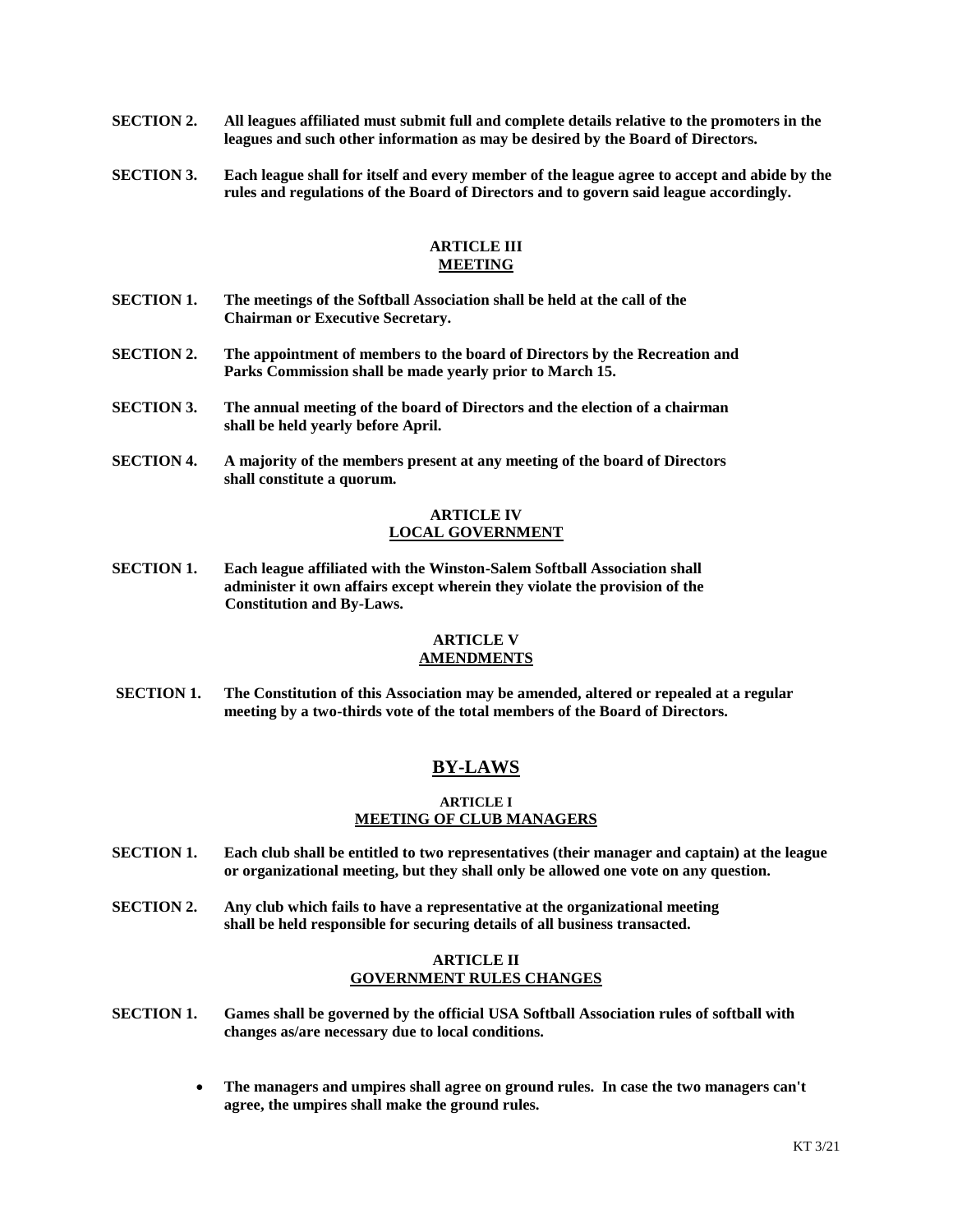#### **ARTICLE III EQUIPMENT**

**All bats must be stamped official. Home-made bats shall not be used.**

# **ARTICLE IV PENALTIES FOR FORFEITS**

- **SECTION 1. Any team forfeiting two games during a season may be suspended from the league for the remainder of the season. Any violation of rules caused by a change in managers will be enforced. If a team fails to show up, it automatically forfeits their entry fee and games.**
- **SECTION 2. A forfeited game cannot be claimed if a team does not field a complete line up.**

# **ARTICLE V POSTPONED GAMES**

- **SECTION 1. Games shall not be postponed unless it is mutually agreeable to both managers and the secretary of the league. Games shall not be postponed, unless due to weather conditions whereupon the league secretary of his/her designee, after noon the day of the game, may postpone due to field conditions.**
- **SECTION 2. Postponed games shall be played, weather permitting, before the two teams meet again or as a double header the next time the teams are scheduled to play. In case of rain, teams must appear at the field unless games have been postponed by the athletic supervisor (league secretary)**
- **SECTION 3. All scheduled games must be played during the season.**
- **SECTION 4. At the end of the schedule all games that have been postponed or tied, except the last scheduled game, at the end of the season, if postponed due to weather conditions, shall be played on the first open date possible.**
- **SECTION 5. In case of dispute, the playing off of a postponed or tie game shall be arranged by the Board of Directors or Secretary of the league, which shall have full power to decide when and where games shall be played.**
- **SECTION 6. Any club failing to appear for a regular scheduled game shall forfeit the game.**

## **ARTICLE VI POST SEASON GAMES**

**SECTION 1. After the close of the regular season, the Board of Directors or their designee shall have full power to arrange the "post season" games for league championship and to decide when and where these games are to be played (i.e. as half does not mean equal number of games, but rather denotes the dividing of the season into sections).**

# **ARTICLE VII COMPOSITION OF LEAGUE**

**SECTION 1. League composition will be determined by the number of teams in the league. Each league will have 4, 5, 6, 7, 8, 9 or 10 teams with ten games in the season.**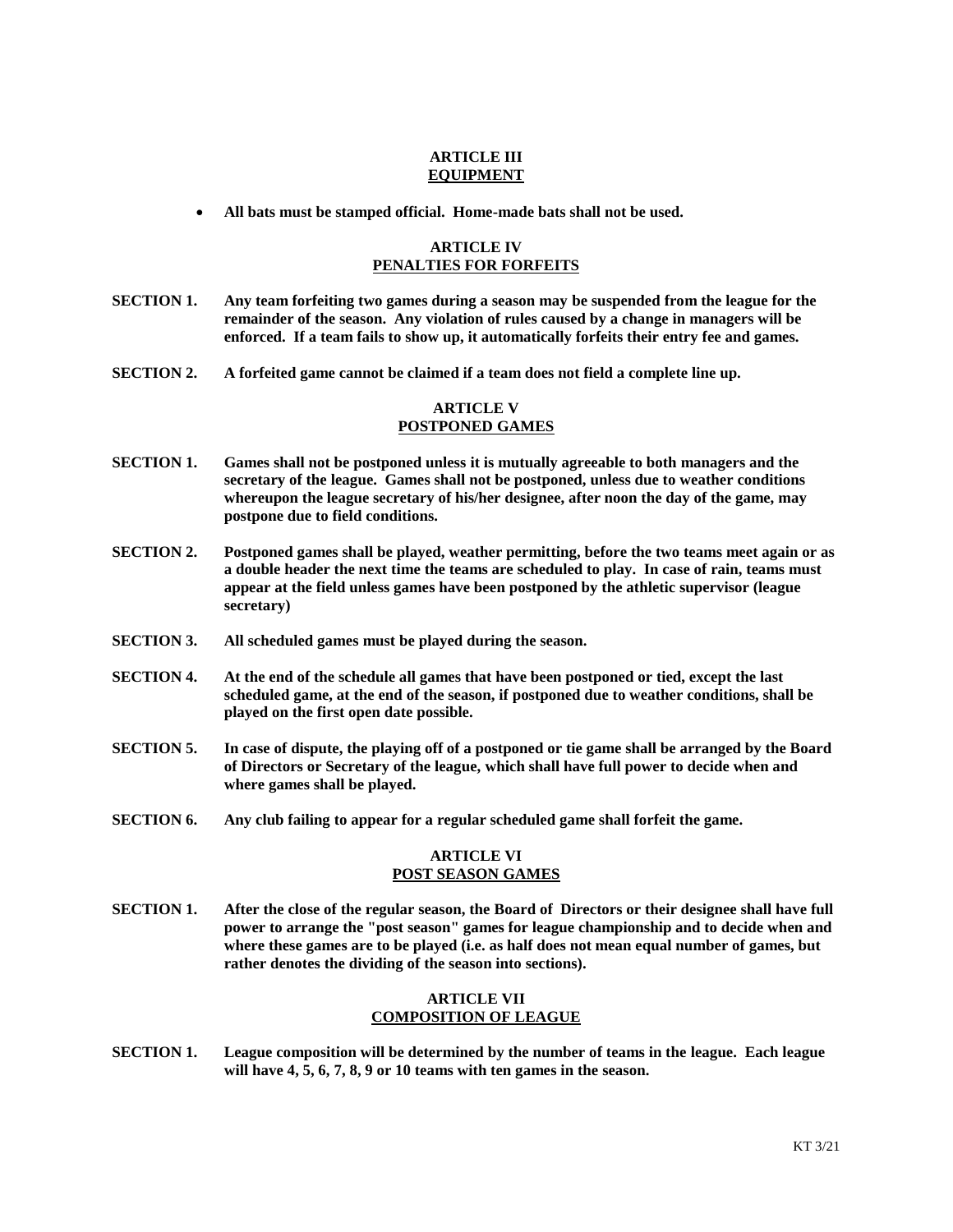#### **ARTICLE VIII LEAGUE GAME**

- **SECTION 1. Play-offs will not necessarily be determined by who beat who during league play.**
- **SECTION 2. The Board of Directors shall have full power to decide City Championships.**

# **ARTICLE IX NUMBER OF**

- **SECTION 1. Each team will be allowed to enter the name of not more than twenty players who are listed or signed up. Except as hereinafter set forth. An exception is being made for the following teams:**
	- **NOTE: This does not include non-playing managers**

# **ARTICLE X STRICTLY AMATEUR**

**SECTION 1. No player or manager shall receive or be given a promise of compensation for their service in any league.**

### **ARTICLE XI ELIGIBILITY OF PLAYERS**

- **SECTION 1. NOTE: Managers can't under any conditions, agree to play ineligible players. In case one team plays an ineligible player, the game will be forfeited. In case both managers play ineligible players, the game shall be a double forfeit. The game shall not be played over.**
- **SECTION 2. All players must be 18 years of age to participate in the Adult Leagues in City of Winston-Salem.**
- **SECTION 3. Any club guilty of using an ineligible player shall forfeit the game. Any manager who believes or knows a player on an opposing team to be ineligible must notify the opposing managers and umpire immediately. Failure to do so and willfully concealing the knowledge until it shall suit their convenience to use it in any protest which may arise shall be considered equally guilty with the offending club and shall be judged accordingly**

### **ARTICLE XII REGISTRATION**

**SECTION 1. All players must sign their own name to a regular roster and file same with the secretary 24 hours before participating in any game under the jurisdiction of the Board of Directors. Roster transfers of players must be in the hands of the secretary 24 hours before a player can play. Postmarked roster changes are acceptable.**

**Violation of the above rule will result in forfeiture of game.**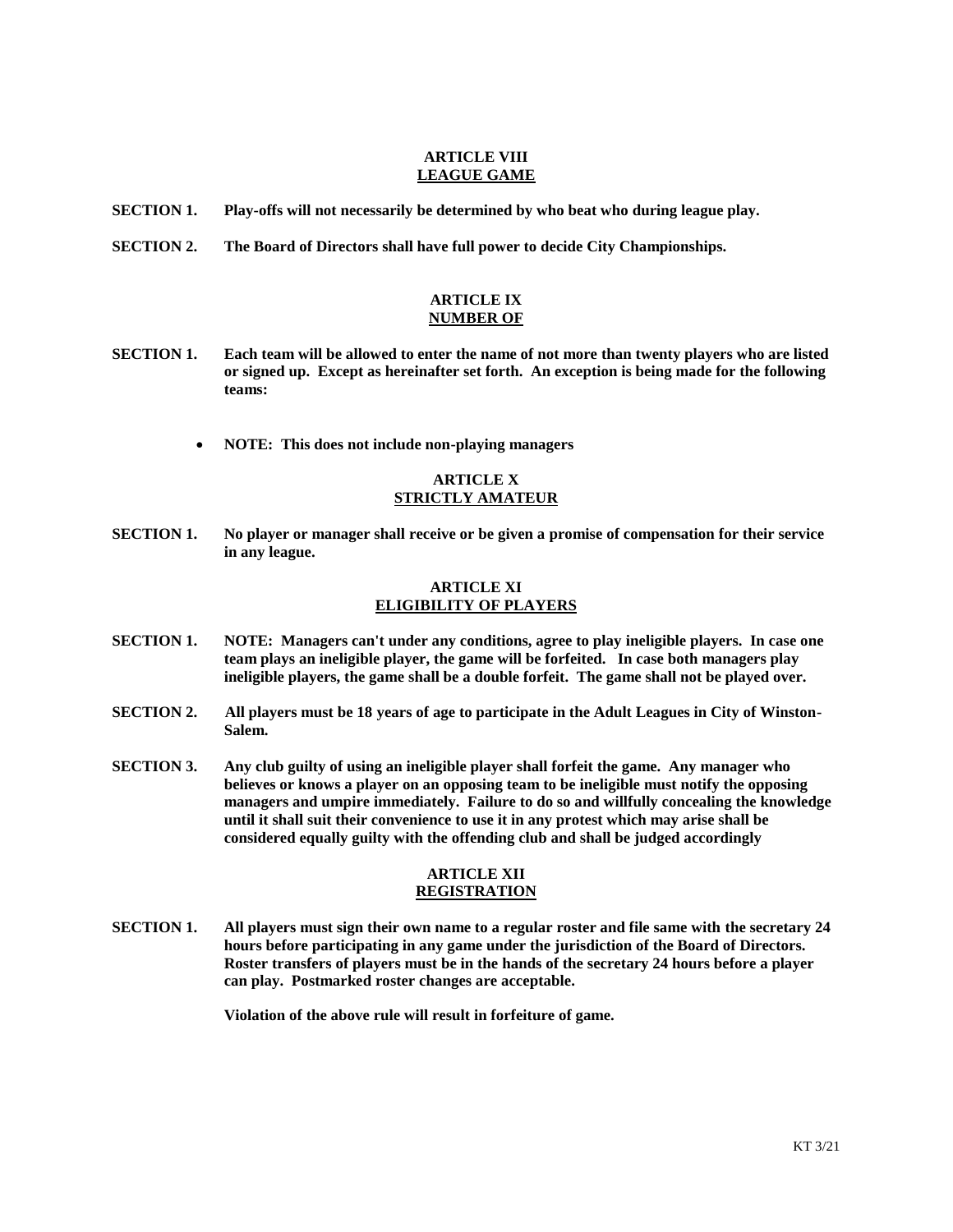- **NOTE**: **A player will be considered as participating in a game if the said player's name appears on the batting order, or if his/her name is added to the line-up at any time during the progress of the game.**
- **SECTION 2. No player can be reinstated in any league who has been suspended by the Board of Directors unless by two-thirds vote of the members of the Board of Directors. All players must appear in person for reinstatement.**
- $\bf SECTION 3.$   $\bf\color{red}{No}$  players shall be signed or transferred after the date of the  $7^{\rm th}$  game of the regular season.
	- **NOTE: Players who have not played as many as \_\_\_\_ scheduled league games shall not be eligible to participate in post-season games for league or City Championship, except if carried all season.**
- **SECTION 4. A player being released by one team and signing with another team cannot be resigned by the team he was originally released from.**
- **SECTION 5. No player shall be eligible to sign or play with another club unless he has secured his release in person or in writing from the manager of the club with which he signed.**

# **ARTICLE XIII TRANSFER OF PLAYERS**

- **SECTION 1. Players desiring release to play on another team must secure release from the manager of the team and file same with the secretary of the league. Manager may refuse to release players if they hold club property or are not in good financial standings with the club. A released player must sign a new roster and the required eight days must elapse before playing with a new club.**
- **SECTION 2. If a player wishes to transfer and his transfer does not violate any other league or Softball Association rule, but the manager of the team with which he is signed refuses to release him he may appeal to the Secretary of the League and he shall ball become a free agent at a determined time and be eligible to sign with a new club if his request for a release is up held by the Secretary of the League and Board of Directors.**

# **ARTICLE XIV TIME OF GAME**

**SECTION 1. Games shall be played on \_\_\_\_\_ and \_\_\_\_\_ and begin at \_\_\_\_\_\_\_\_\_\_. Games must start at scheduled time unless a grace period is allowed. If grace period is allowed, no inning will start 50 minutes from the time the game should have started unless there is a tie score.**

# **ARTICLE XV GAMES**

- **SECTION 1. Time limit - no new inning shall start one hour after a game starts unless there is a tie score.**
- **SECTION 2. Run Rule – 20 runs after 3 innings, 15 runs after 4 innings, and 10 runs after 5 innings is in effect after losing team has batted 3, 4 or 5 times, in accordance with innings and runs.**

# **ARTICLE XVI LEGAL**

**SECTION 1. A regulation game shall consist of seven innings, weather conditions permitting, of which the umpire shall be sole judge. It is a regulation game if it be called by the umpire on account of**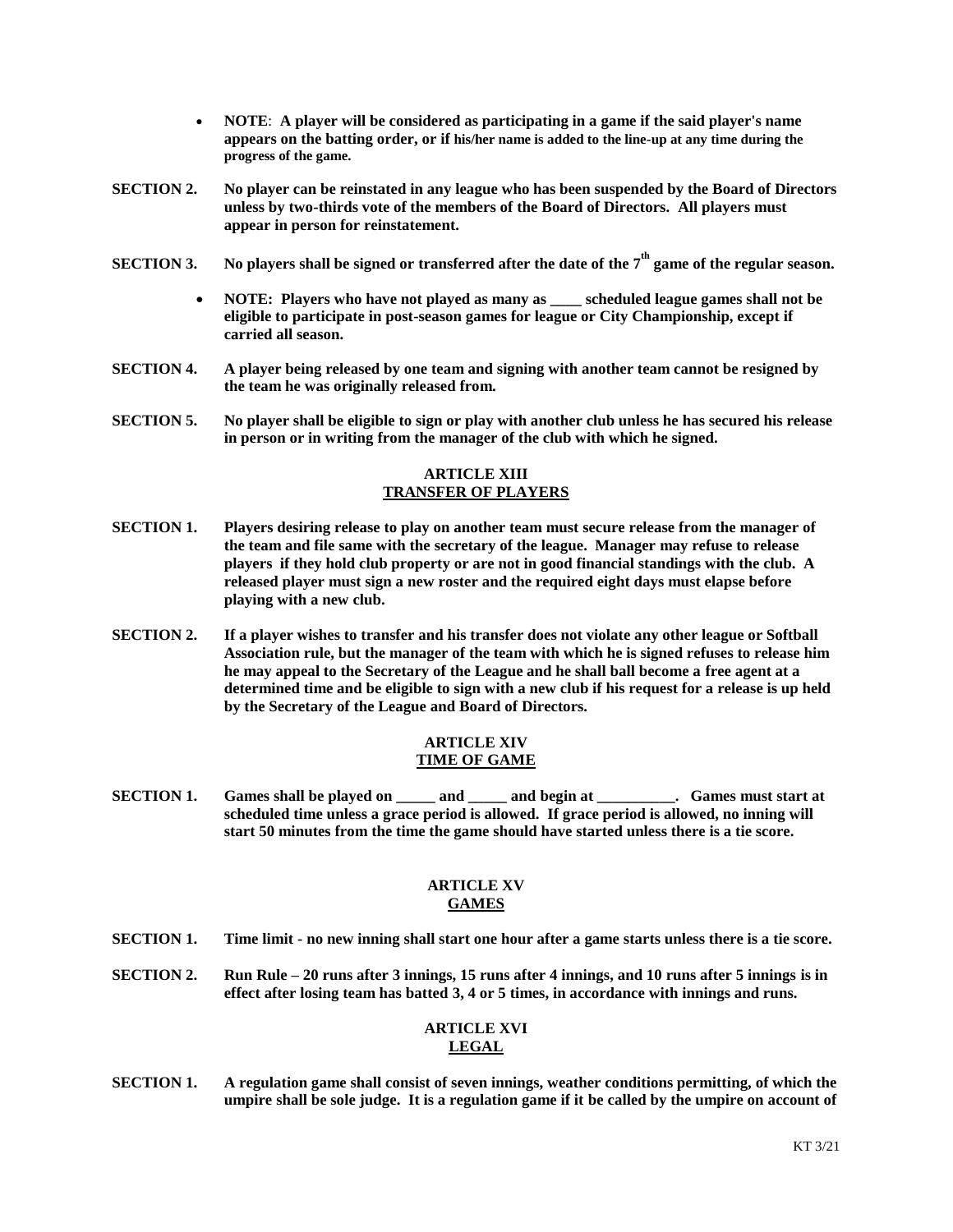**darkness, rain, fire, panic or other causes which puts the patrons or players in peril, provided five or more equal innings have played; or if the team second at bat shall have scored more runs at the end of its fourth inning than the team first at bat has made in five completed innings.**

### **ARTICLE XVII BALLS**

**SECTION 1. Teams shall furnish their own 52 core maximum, 300 compression maximum official softballs.** 

### **ARTICLE XVIII SCORE**

**SECTION 1. The field supervisor shall give call the score of each game immediately following the games that evening.**

### **ARTICLE XIX LEAGUE REPORTS**

**SECTION 1. The league shall issue at regular intervals the standings of the teams.**

## **ARTICLE XX UMPIRES**

- **SECTION 1. Umpires will be booked by the Secretary of League.**
- **SECTION 2. Umpires are instructed and have the power to instantly remove players from a game for dirty play, deliberate spiking, striking an umpire, etc. and the players shall be suspended at the discretion of the Board of Directors. Any player cursing, using Profanity or other unsportsmanlike conduct shall be suspended for that game and the next scheduled game. On second offense player is suspended for remainder of season. Player suspended from one league is suspended for remainder of season. Player suspended from one league is suspended from all other Association Leagues.**

### **ARTICLE XXI PROTEST**

**SECTION 1. A team may protest the conduct of any club (playing illegal players, decision of umpires, etc.) and such protests shall be settled by the board of Directors after proper notice has been given. Protests shall be made in writing within 24 hours of the game protested accompanied by a \$5.00 protest fee. Protest reviewed and studied by the League Secretary and may be ruled upon by the League Secretary. Appeals to the Board of Directors may be made in writing within 24 hours after the secretary's ruling and must be accompanied by \$5.00 appeals fee.**

> **All protests on rules must be made before the next pitch; otherwise protest will not be entertained. The manager making the protest shall be responsible for seeing that the umpire announces that the game is being played under protest. The umpire shall report all games played under protest to the Recreation Office the day following the playing of the game.**

> **Only managers, captains and umpires of games protested shall be admitted to the meeting of the Board of Directors, unless the Board decides otherwise.**